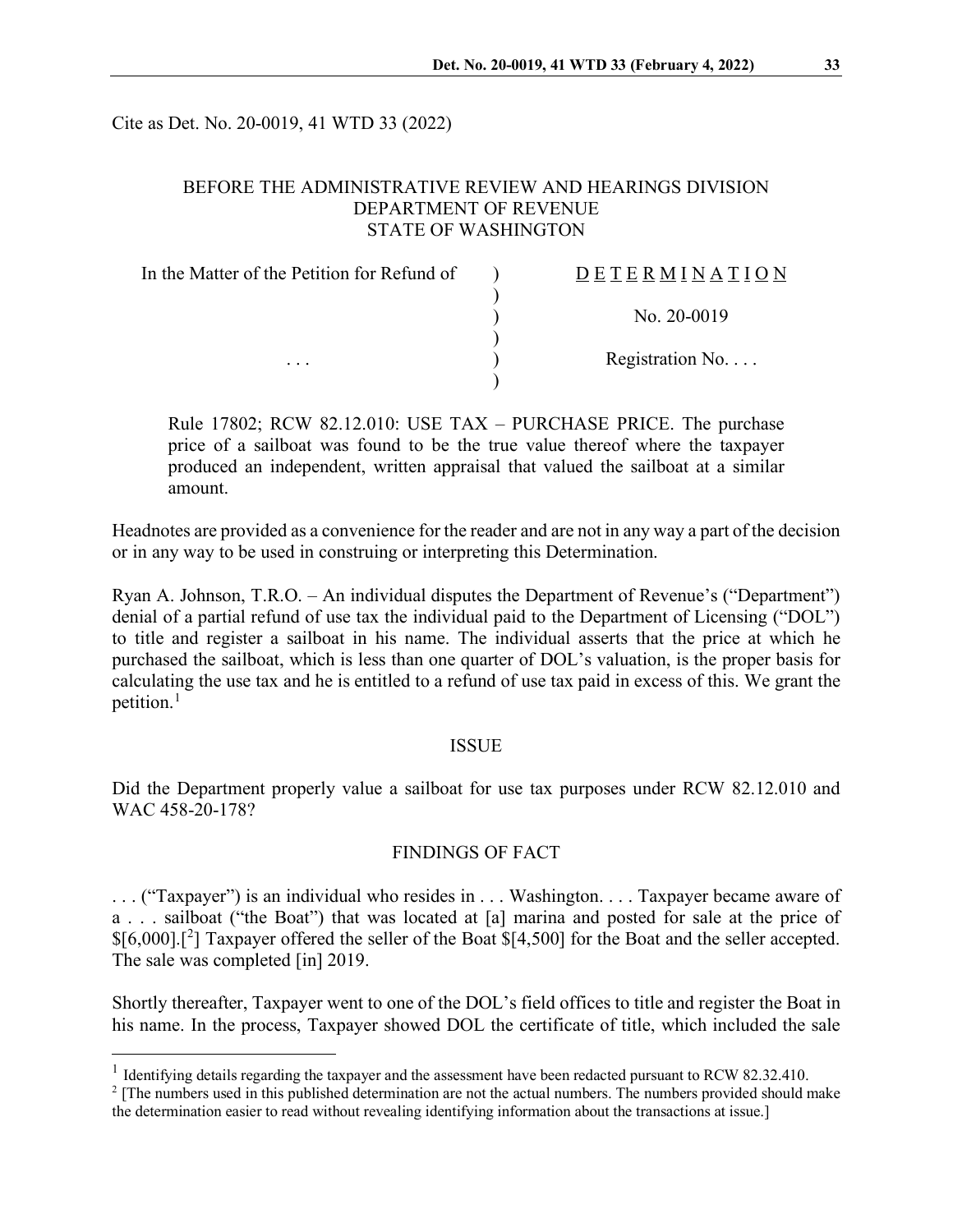price and date of sale. DOL told Taxpayer that in order to register the Boat, he would have to pay use tax based on the fair market value of the Boat according to industry standards, which DOL determined to be \$[15,000], rather than the \$[4,500] purchase price. Taxpayer paid as required by DOL in protest and [in] 2019, filed an application for refund of use tax with the Department.

In his refund application, Taxpayer states that the Boat was in poor condition at the time he purchased it and that he had already put in 200 hours of his own time toward its repair. Taxpayer also asserts that the Boat required further repairs in several of its systems, including the marine stove, hot water heater, sump pump, shower, and the electrical system through the hull and mast. Attached to his refund application, Taxpayer included a copy of the bill of sale. The bill of sale, signed only by the seller, lists a number of interior and exterior repairs that allegedly must be done to the Boat. These include replacing and recovering interior cushions and linings, resealing windows and hatches, updating instruments, repainting the bottom of the hull, replacing the bilge pump, repairing exterior handrails, and refinishing all woodwork.

On June 24, 2019, the Department denied Taxpayer's refund request because Taxpayer did not include any third-party materials to support his claimed value of the Boat, such as an industry guide valuation, retail appraisal, or estimate of repairs. That same day, Taxpayer filed a petition for review of the denial. In the petition, Taxpayer asserts that the use tax he paid on the Boat does not represent its true value, and that the bill of sale is sufficient to establish that its true value is the \$[4,500] he paid for it. Taxpayer submitted the petition along with an email that included the following:

. . . I paid \$[4,500] for a boat that needed a good deal of time, effort and repair. \$[4,500] was a fair market value at that time due to the boats [sic] condition and needs to be truly seaworthy (or fit for use to which "use tax" is tied). I paid taxes with a value assessment of [\$15,000] because the Washington State requires title transfer to be done quickly and the licensing agent I went to, to file for transfer, informed me that I could file for a refund of use tax at a later date.

If the boats [sic] value is in question, a simple look at its previous sales records will show that it sold as a derelict vessel for about \$[1,900] in late 2017. Between October 2017 and when I purchased the boat in early 2019 the boat sat in sea water, leaking water into the bilge and wiring, eating away at bottom paint, and growing a great deal of mold; if anything it lost value.

Taxpayer submitted an invoice from the previous sale of the Boat. The invoice shows that the seller purchased the Boat in 2017 through an online auction of abandoned boats for \$[1,900]. Taxpayer also submitted a written appraisal of the Boat that had been performed by a yacht broker. The broker listed a number of significant repairs needed for the Boat and appraised the value of the Boat at \$[4,000]. The list of needed repairs included replacing the sails, repairing the motor, cleaning and waxing the hull, and painting the bottom. Subsequent to the filing of the petition, Taxpayer listed the Boat (after he had performed substantial work on the Boat) for sale at the price of \$[7,000].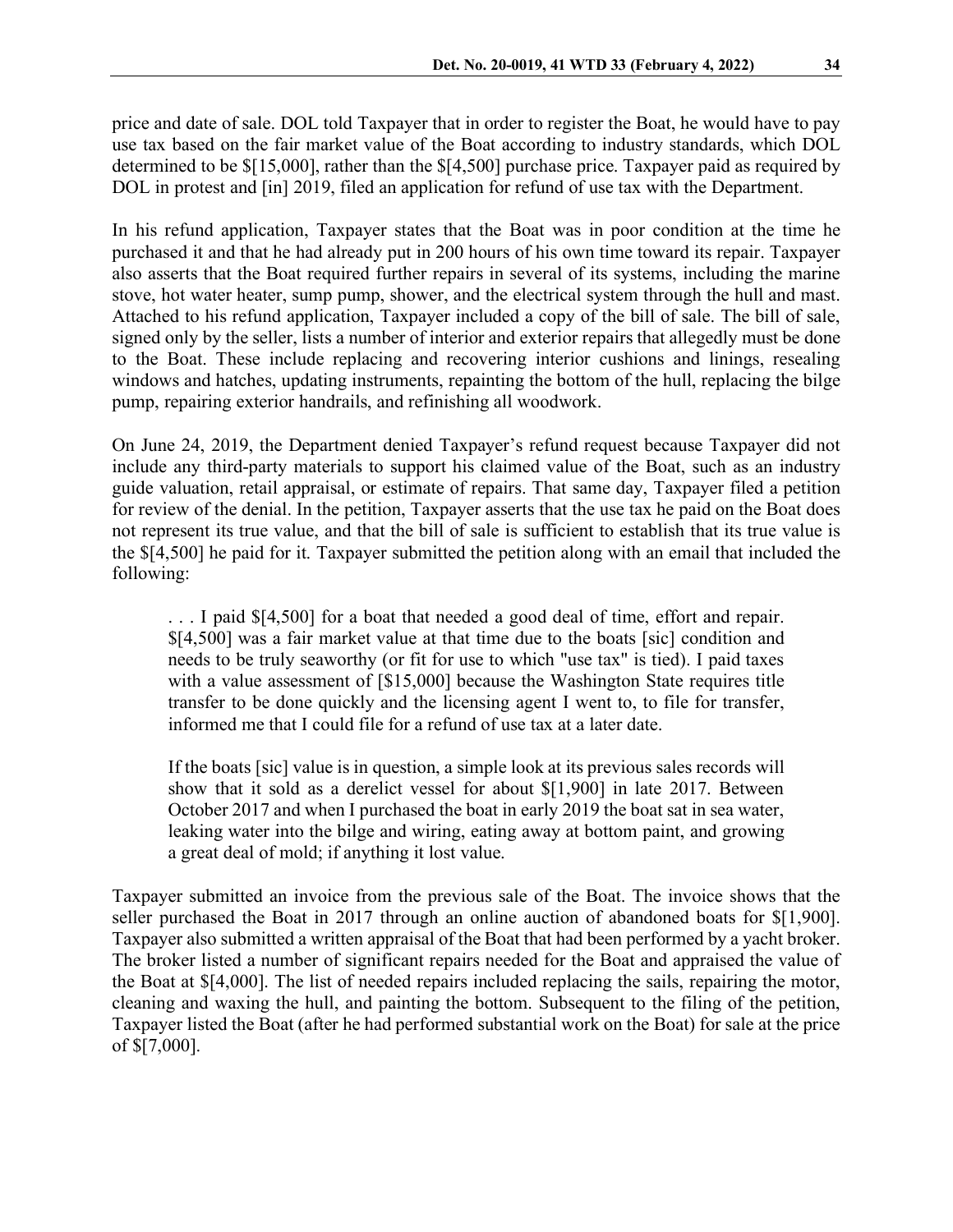### ANALYSIS

Washington imposes both a retail sales tax and a use tax. Retail sales tax is imposed on the sale of tangible personal property and certain services in this state. RCW 82.08.020; RCW 82.04.050. The use tax complements the retail sales tax and is imposed "for the privilege of using within this state as a consumer . . . [a]ny article of tangible personal property purchased at retail, or acquired by lease, gift, repossession, or bailment . . . " on which Washington retail sales tax has not been paid unless there is an applicable statutory exemption, deduction, or exclusion. RCW 82.12.020(1).

RCW 82.12.010(6) broadly defines "use":

"Use," "used," "using," or "put to use" shall have their ordinary meaning, and shall mean: (a) With respect to tangible personal property, the first act within this state by which the taxpayer takes or assumes dominion or control over the article of tangible personal property (as a consumer), and include installation, storage, withdrawal from storage, distribution, or any other act preparatory to subsequent actual use or consumption within this state.

RCW 82.04.190(1) defines "consumer" as "[a]ny person who purchases, acquires, owns, holds, or uses any article of tangible personal property . . . other than for purpose of (a) resale as tangible personal property in the regular course of business . . . ." RCW 82.12.010(1) adopts RCW 82.04.190's definition of "consumer." Use tax liability arises at the time the property is first put to use in this state. RCW 82.12.010(6)(a); *see also* WAC 458-20-178.

Use tax is levied in an amount "equal to the value of the article used . . . multiplied by the applicable rates in effect for the retail sales tax under RCW [82.08.020.](http://app.leg.wa.gov/RCW/default.aspx?cite=82.08.020)" RCW 82.12.020(4)(a). "Value of the article used" is generally defined in RCW 82.12.010(7)(a) as "the purchase price for the article of tangible personal property, the use of which is taxable under this chapter . . . ." For purposes of use tax, "purchase price" means the same as "sales price" in RCW  $82.08.010(1)(a)(i)$ , which is defined as the:

[T]otal amount of consideration, except separately stated trade-in property of like kind, including cash, credit, property, and services, for which tangible personal property, extended warranties, digital goods, digital codes, digital automated services, or other services or anything else defined as a "retail sale" under RCW [82.04.050](http://app.leg.wa.gov/RCW/default.aspx?cite=82.04.050) are sold, leased, or rented, valued in money, whether received in money or otherwise. . . .

However, when the article in question is sold for a price that does not represent its true value, "the value of the article used is determined as nearly as possible according to the retail selling price at place of use of similar products of like quality and character under such rules as the department may prescribe." RCW 82.12.010(7)(a); *see also* WAC 458-20-17802 ("Rule 17802").

Rule 17802 is the Department's administrative rule that explains the measure of use tax on boats and vehicles. Under Rule 17802(5), a taxpayer may submit certain types of documentation to contest DOL's valuation of a boat, when DOL finds that the purchase price does not represent the